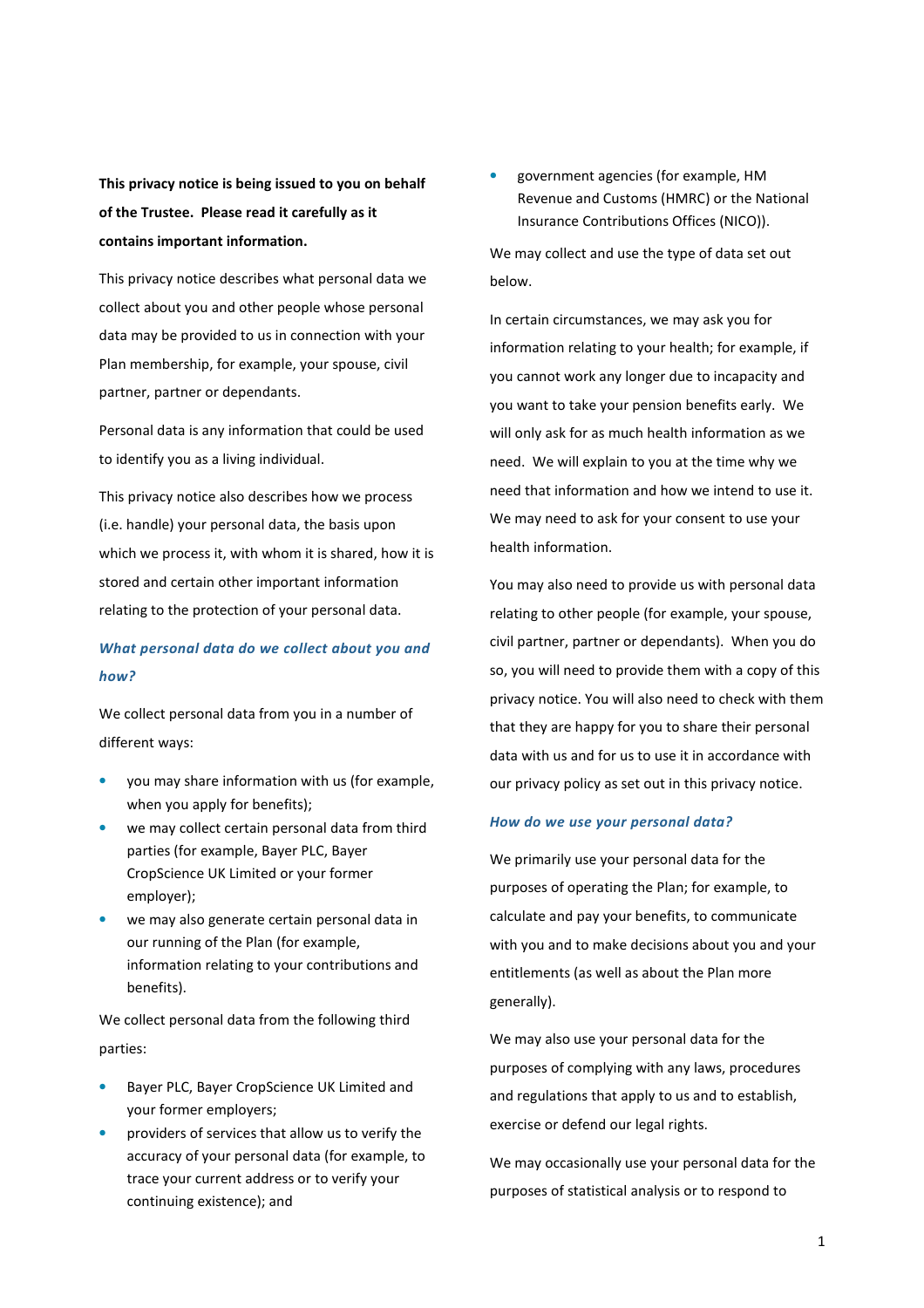government surveys (for example, questionnaires sent to us by the Pensions Regulator or the Office for National Statistics) but this is usually completed on an anonymous basis.

If we wish to use your personal data for any other purpose, we will update this privacy notice.

# *What is our lawful basis or ground for using your personal data?*

Under laws that are designed to protect your personal data, we need to have what is called a lawful basis or ground each time we use, share or otherwise process your personal data.

As the Trustee, we have certain duties and powers, which are conferred on us by law or by the Plan's governing documents. In most cases, our processing of your personal data is necessary for the performance of those duties and exercise of those powers.

Certain uses of your personal data, or other processing activities, may not be strictly necessary to perform our legal duties, or to exercise our powers; however, they may be necessary for the purposes of our legitimate interests or the legitimate interests of a third party. They may also be in your interests.

When we say "legitimate interests", we mean our interests in operating the Plan as efficiently and securely as possible. For example, we may choose to use a third party to store your personal data; we may do this in part because our use of that service means that your personal data is more secure.

If we are processing personal data in a certain way because it is in our legitimate interest (not, for example, because it is necessary for the performance of our legal duties), you have the right to object to this processing.

In certain circumstances, we may need your consent to collect and use your personal data; this is most likely where we are collecting information relating to your health in relation to an application for an early retirement pension or where we obtain information that may reveals your racial or ethnic origin, religious or similar beliefs, sex life or sexual orientation for the payment of death benefits. If we have asked for your consent, you may withdraw your consent at any time.

You may withdraw your consent, or object to our processing of your personal data in a certain way (where you have the right to do so), by contacting the Trustee using the details shown at the end of this notice.

## *In what circumstances do we share your personal data?*

We will share your personal data with the following third parties:

- Bayer PLC, Bayer CropScience UK Limited or your former employer;
- BBS Consultants & Actuaries Ltd we delegate some of our duties as Trustee to administrators; they are effectively responsible for the day-today running of the Plan;
- Michelle Wright (Lane Clark & Peacock LLP) this is an actuary that is personally appointed to the Plan to provide us with advice on the funding of the Plan;
- CMS Cameron McKenna Nabarro Olswang LLP our lawyers who advise us on all legal issues affecting the Plan;
- RSM UK Audit LLP our auditors who prepare or review the Plan's annual accounts and audit them for us; and
- National Westminster PLC the bankers to the Plan.

We may also share your personal data with the following categories of third parties: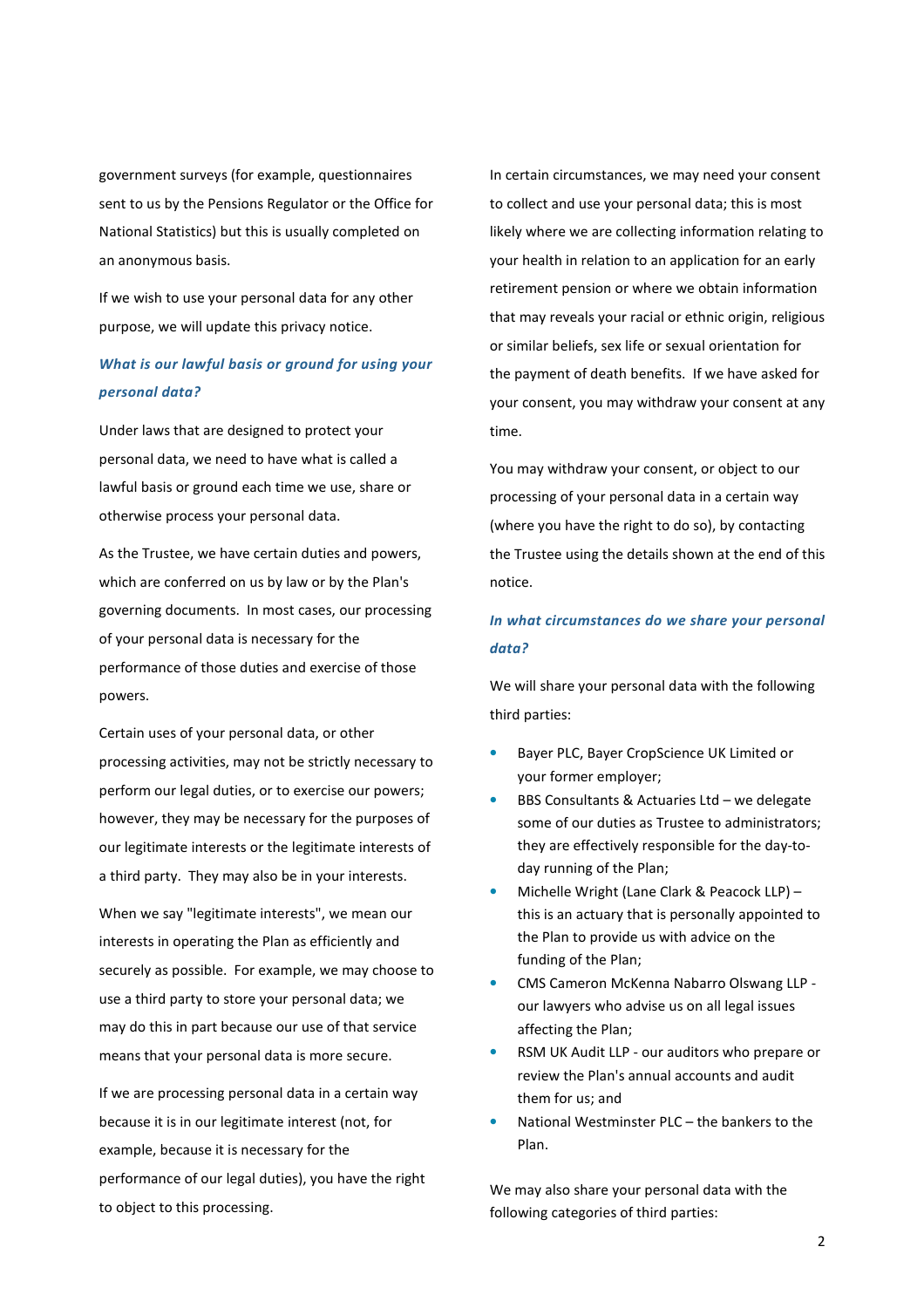- our benefit consultants they provide advice on all aspects of running the Plan including the level and form of benefits to be provided to members of the Plan, investment, member communication and strategies for managing and mitigating the risks associated with the Plan;
- our insurers they provide insurance cover for the payment of death benefits and / or provide annuity policies securing the Plan benefits;
- our investment managers they invest the Plan assets on our behalf;
- our covenant advisers they advise us on the financial support that your current or former employer may be able to provide to the Plan;
- other companies that provide services to us (or to our administrators), such as suppliers of data cleansing, verification and tracing services and information technology systems suppliers and support, including providers of data storage, email archiving, back-up and disaster recovery and cyber security services.

 Details of all of the third parties with whom we share your personal data are available on request from the Trustee using the contact details shown at the end of this notice.

Some of these third parties may process your personal data in countries that are outside of the European Economic Area. Please see below.

We will also disclose your personal data to third parties:

- if we are under a duty to disclose or share your personal data in order to comply with any legal obligation, or any lawful request from any legal or regulatory authority; or
- to respond to any claims, and to establish, exercise or defend our legal rights.

Most third parties with whom we share your personal data are limited (by law and by contract) in their ability to use your personal data for the specific purposes identified by us.

Certain third parties (most notably, the Plan actuary and other professional advisers) are themselves subject to certain legal or regulatory obligations (including professional codes of practice). They will be responsible for their own processing of personal data to the extent that processing is subject to, or relates to, those obligations.

We will always ensure that any third parties with whom we share your personal data are subject to privacy and security obligations consistent with this privacy notice and applicable laws.

# *Do we transfer your personal data outside the UK and the EEA?*

In certain circumstances, your personal data may be processed outside of the UK and the EEA; for example, third party service providers may store certain personal data in a country outside the UK and the EEA.

If we (or our service providers) process personal data outside of the UK and the EEA, we will take appropriate measures to ensure that your personal data is adequately protected in a manner that is consistent with this privacy notice, and in accordance with applicable laws. Those measures include:

- in the case of US based service providers, entering into European Commission approved standard contractual arrangements with them, or ensuring they have signed up to the EU-US Privacy Shield (see further https://www.privacyshield.gov/welcome); or
- in the case of service providers based in other countries outside the UK or EEA, ensuring that they are based in countries that have been deemed, by the European Commission, to be adequate, or entering into European Commission approved standard contractual arrangements with them.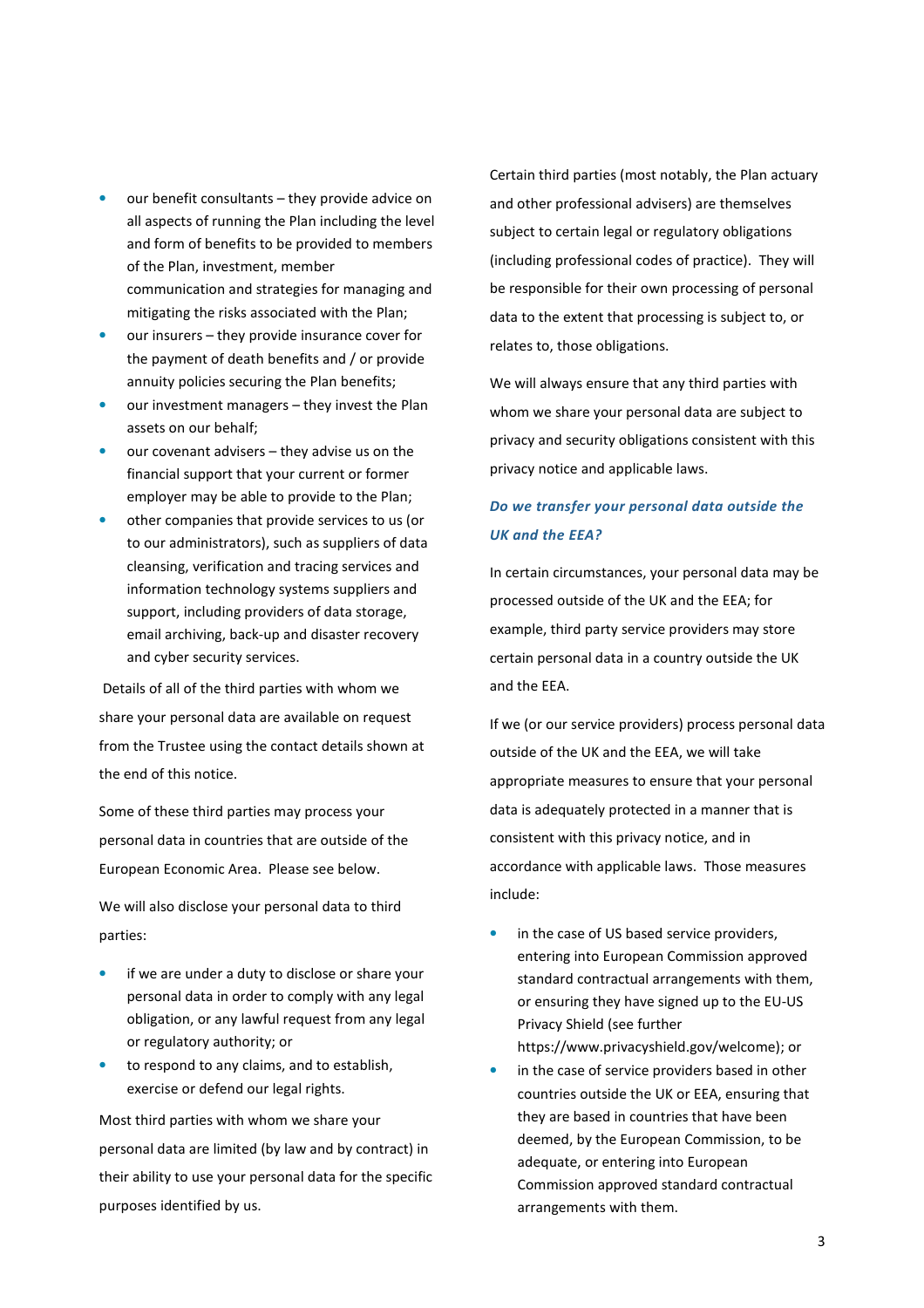Further details on the steps we take to protect your personal data in these cases are available from us on request by contacting us using the details at the end of this notice.

### *How long do we retain your personal data?*

We keep your personal data for no longer than we need to for the purposes for which we use it as set out above.

We will need to keep most of your personal data for as long as you are a member of the Plan. If you die, we will continue to hold your personal data because we may need to pay benefits to your spouse, civil partner, partner or dependants. If your spouse or dependants subsequently die or you transfer out of the Plan during your lifetime, we may also keep your personal data for a period of at least six years for the purposes of defending any future claims or establishing, exercising or defending our legal rights.

## *What are your rights in relation to your personal data?*

You have certain rights in relation to your personal data; those rights will not necessarily apply in all cases or to all personal data that is processed by us. For example, certain rights will not apply where we need to process personal data to comply with our legal duties as Trustee.

#### *You have the right to request that we:*

- provide you with a copy of any personal data that we hold about you;
- update any of your personal data that is out of date or incorrect;
- delete any personal data that we hold about you, although in these circumstances we may not be able to provide you with continued Plan membership;
- restrict the way that we process your personal data;
- consider any valid objections that you have to our use of your personal data; or
- provide your personal data to a third party provider of services.

We will consider all such requests (including whether they apply in a particular case) and provide our response within the time period stated by applicable law.

When you make a request, we may ask you to provide us with some further information to allow us to confirm your identity.

### *How do we keep your personal data secure?*

We are committed to protecting personal data from loss, misuse, disclosure, alteration, unauthorised access and destruction and take all reasonable precautions to safeguard the confidentiality of personal data.

Although we make every effort to protect the personal data that you provide to us, the transmission of information over the internet is not completely secure. As such, you acknowledge that we cannot guarantee the security of personal data transmitted to us over the internet, and that any such transmission is at your own risk.

Once we have received your personal data, we will use strict procedures and security features to prevent unauthorised access (and take steps to ensure that any third parties with whom we share your personal data do the same).

Where we have given you (or where you have chosen) a password that enables you to access an account relating to your membership of the Plan, you are responsible for keeping this password